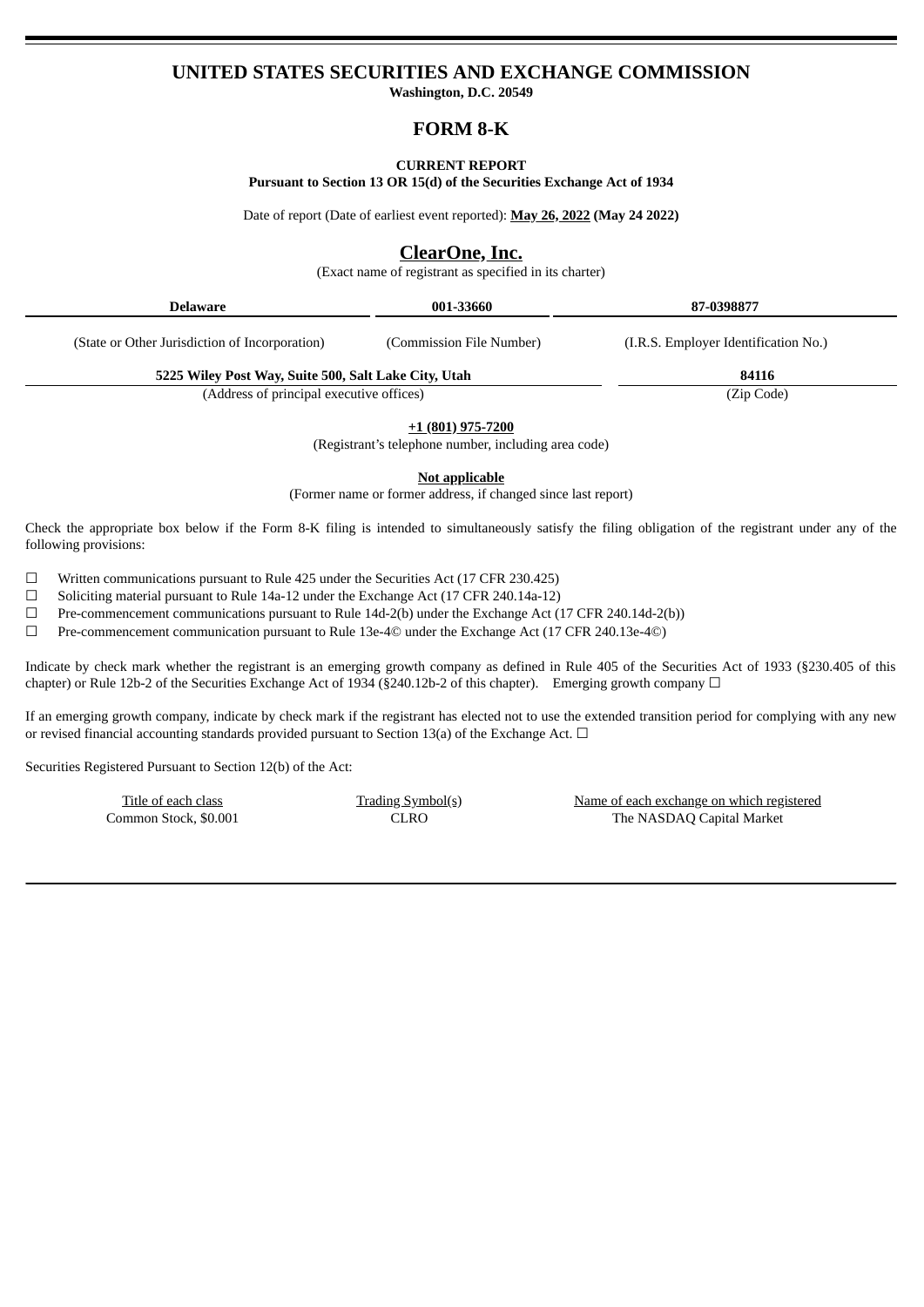### Item 5.02 Departure of Directors or Certain Officers; Election of Directors; Appointment of Certain Officers; Compensatory **Arrangements of Certain Officers.**

On May 24, 2022, the Board of Directors (the "Board") of ClearOne, Inc., a Delaware corporation (the "Company"), appointed Derek Graham, the Company's Senior Vice President of Research & Development, as the interim Chief Executive Officer of the Company. Mr. Graham, age 55, has been an employee of the Company since 2003 and has overseen the development and introduction of multiple generations of Company products and has authored patents for the Company. There is no arrangement between Mr. Graham and any other persons in connection with Mr. Graham's appointment as interim Chief Executive Officer, and Mr. Graham has no family relationship with any director or executive officer of the Company. Mr. Graham has no direct or indirect material interest in any transaction with the Company that is reportable under Item 404(a) of Regulation S-K, nor have any such transactions been proposed.

Mr. Graham's appointment as interim Chief Executive Officer follows the Board's decision to terminate Zeynep Hakimoglu as President, Chief Executive Officer and an employee of the Company on May 24, 2022. Also on May 24, 2022, the Board notified Ms. Hakimoglu that the Nominating Committee of the Board (the "Nominating Committee") did not nominate her for re-election to the Board at the upcoming 2022 annual meeting of stockholders. Ms. Hakimoglu immediately resigned from the Board and the Board voted to reduce the size of the Board from five to four persons effective May 24, 2022. In connection with her resignation from the Board, Ms. Hakimoglu furnished the Board with the letter that is filed herewith as Exhibit 99.1.

## **Item 7.01 Regulation FD.**

In connection with the management changes described under Item 5.02 above, the Company issued a press release on May 25, 2022 that is furnished herewith as Exhibit 99.2.

### **Item 9.01 Financial Statements and Exhibits.**

(d) Exhibits

| Exhibit Number | <b>Exhibit Title</b>                                                                         |
|----------------|----------------------------------------------------------------------------------------------|
|                |                                                                                              |
| 99.1           | Letter from Zeynep Hakimoglu to the Board of Directors of ClearOne, Inc. dated May 24, 2022. |
| 99.2           | Press Release of ClearOne, Inc. dated May 25, 2022.                                          |
| 104.1          | The cover page from this Current Report on Form 8-K, formatted in Inline XBRL.               |

The information included in this Current Report on Form 8-K under Item 7.01 (including Exhibit 99.2 hereto) is being furnished under Item 7.01, "Regulation FD" and Item 9.01 "Financial Statements and Exhibits" of Form 8-K. As such, the information under Item 7.01 (including Exhibit 99.2 hereto) herein shall not be deemed to be "filed" for the purposes of Section 18 of the Securities Exchange Act of 1934, as amended (the "Exchange Act"), or otherwise subject to the liabilities of that Section, nor shall it be incorporated by reference into a filing under the Securities Act of 1933, as amended, or the Exchange Act, except as shall be expressly set forth by specific reference in such a filing. The information disclosed under Item 7.01 of this Current Report (including Exhibit 99.2 hereto) will not be deemed an admission as to the materiality of any information required to be disclosed solely to satisfy the requirements of Regulation FD.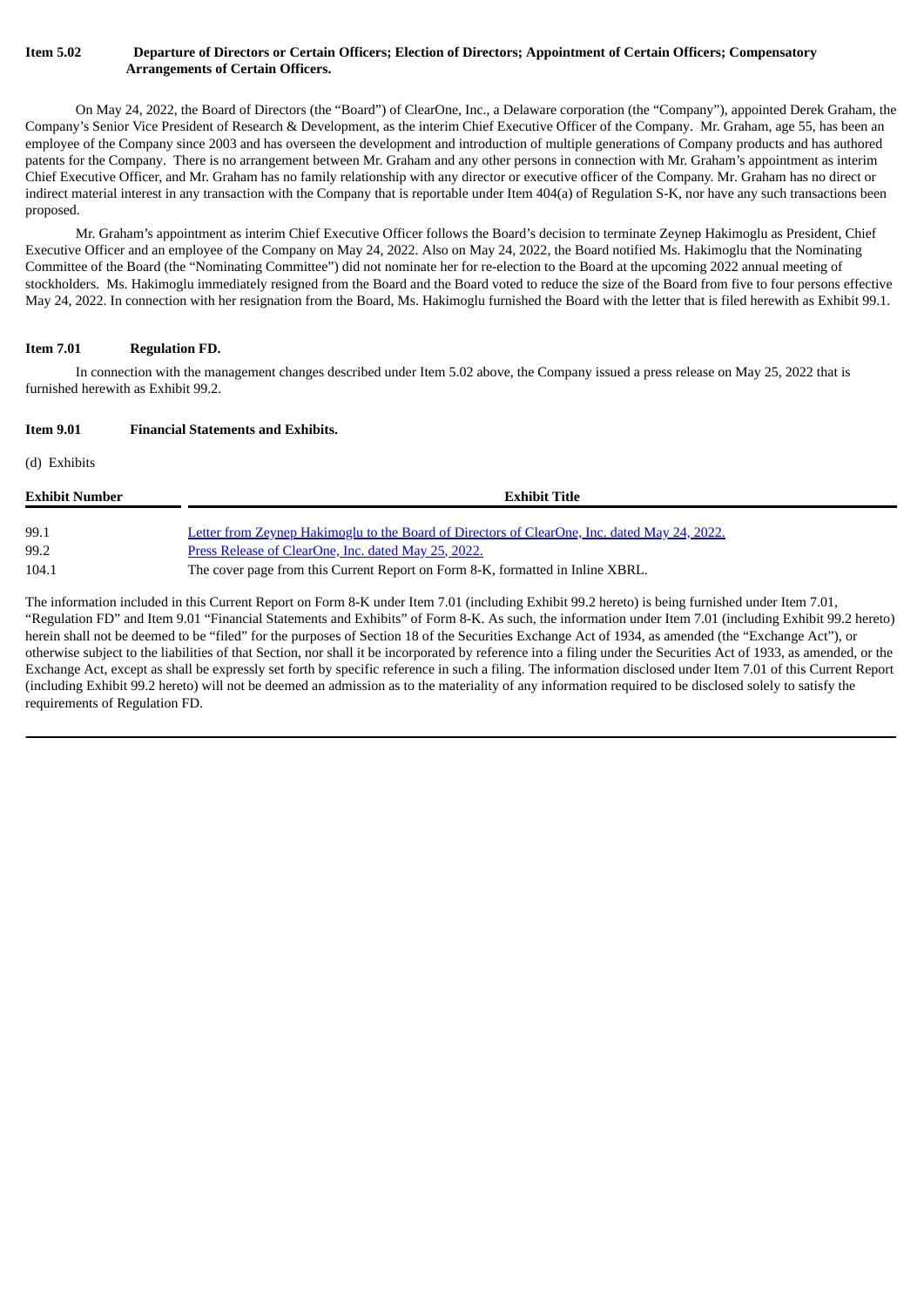## **SIGNATURES**

Pursuant to the requirements of the Securities Exchange Act of 1934, the registrant has duly caused this report to be signed on its behalf by the undersigned hereunto duly authorized.

CLEARONE, INC.

Date: May 26, 2022 By:*/s/ Narsi Narayanan* Narsi Narayanan

Chief Financial Officer (Principal Accounting and Principal Financial Officer)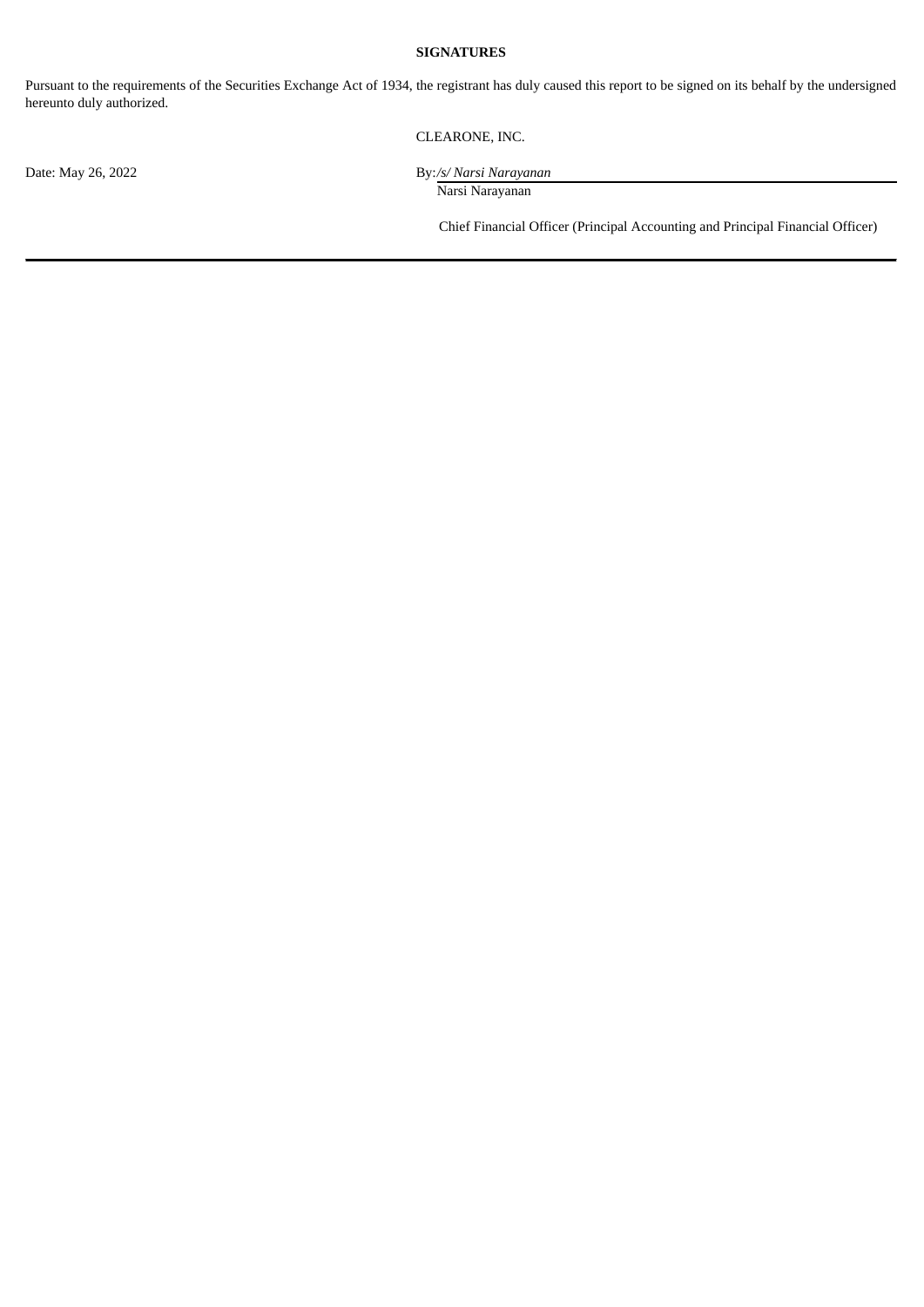<span id="page-3-0"></span>May 24, 2022

The Board of Directors ClearOne, Inc. Salt Lake City, UT

All,

I thank you for the opportunity to have served ClearOne in the capacity as the Chairman of the Board from 2006 to January 2022 and the CEO since 2004. I remained the President and CEO and a Director until my unfair and abrupt termination and failure to renominate to the slate today.

I asked during our Board meeting today if I would be nominated to the slate in the proxy statement to be sent out early next month for our upcoming shareholders meeting. I was surprised to learn, without explanation and without the opportunity for further discourse, that I would not be renominated.

Accordingly, I resigned as a Director because I was surprised that the Board did not value my active participation as a Board member with a unique perspective as the sole member that had the complete knowledge of the entire business including ongoing critical and strategic litigation, knowledge of capital markets, understanding of employee needs, manufacturing operations, global risk management, technology, sales and channel management, finance, the competitive landscape, and the ClearOne market. My unique perspective is absolutely needed for an informed, effective and a functional Board, especially at this time. I brought to the Board not only my two decades of history and knowledge as a ClearOne leader but also my additional two decades of knowledge gained from my Silicon Valley high-tech experience.

After I resigned as a Director and left the Board meeting, within a few minutes, the Board then terminated my employment with immediate effect ignoring my long service and the critical nature of the roles I held.

Sincerely, ynep Hakimoglu